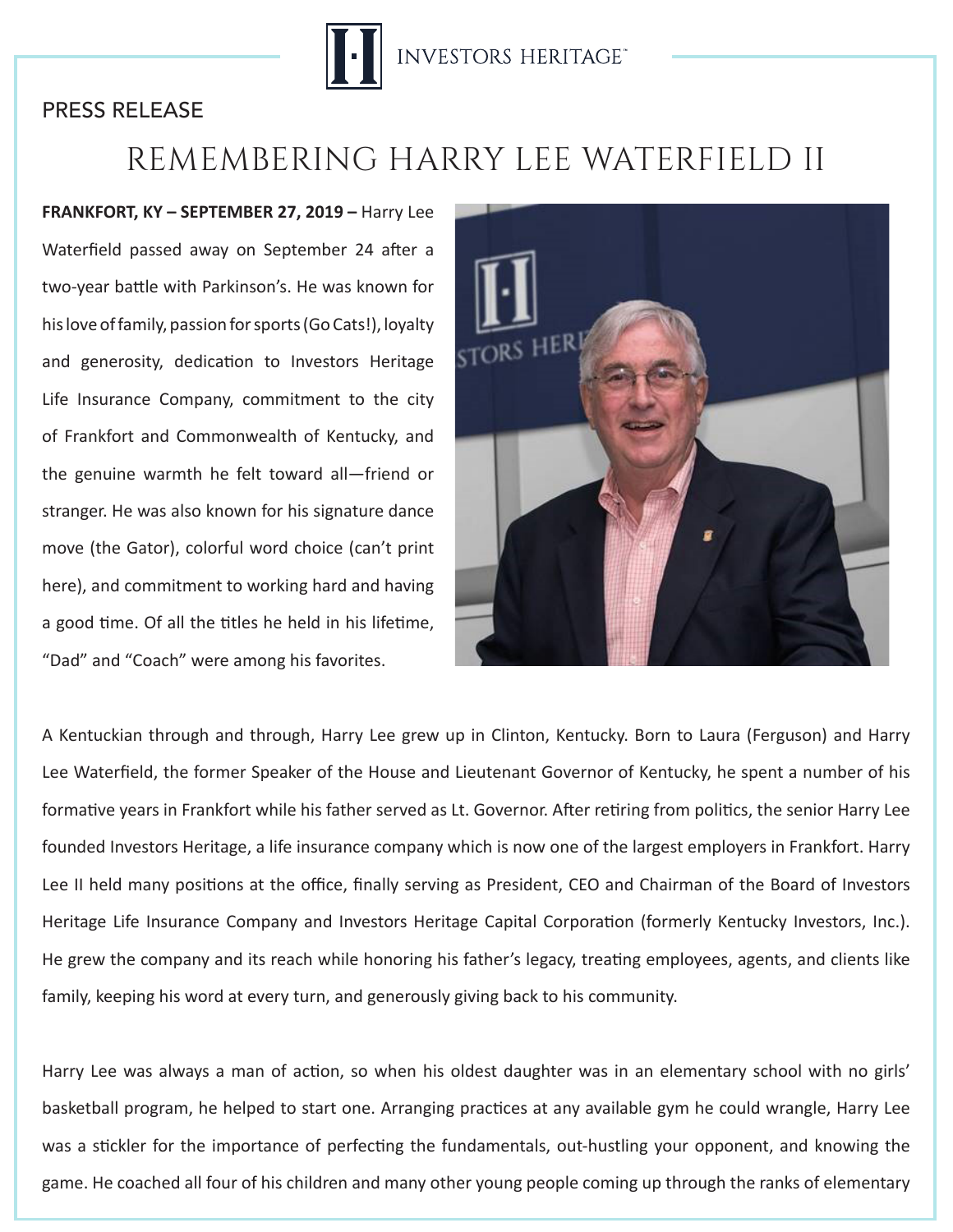## **INVESTORS HERITAGE**

and middle school at Capital Day School over the years. His players remember his as patient, enthusiastic, and dedicated. And yes, he unabashedly shed some tears when his Capital Day Cavaliers finally beat their cross-town rivals, Good Shepherd School.

When he started welcoming grandchildren into his life, naturally, they called him "Coach" or "Coachie." As a father, he was religious about making it to his children's sporting events and when he wasn't coaching, he cheered (and maybe coached a little from the stands!). As a grandfather, he was courtside or bleacher-bound for as many games as he could manage. Encouraging his children and grandchildren to find their passions and pursue them, he took great joy in the different journeys each chose.

A believer in the power of higher education and a staunch advocate that higher education should be accessible to all who work for it, Harry Lee served on the boards of Kentucky State University, Murray State University, and he served as a member of the board for Lees College Foundation. He also believed in the importance of a solid educational foundation and was a long-standing supporter of Capital Day School, an independent preK-8 school in Frankfort that his four children attended.

Harry Lee also believed in giving back professionally. Well respected and a leader in the life insurance industry nationally, he served five years as an officer and Chairman of the National Association of Life Companies. He received the Association's Poindexter Award in 1990. He was one of three founders of the National Alliance of Life Companies and served as its first president, a position he held for two years. In 1995, he received their first Governor's Award. His efforts were instrumental in preserving a voice for small and mid-sized life and health insurance companies nationwide.

Locally, Harry Lee was committed to serving the business and wider community. He served as a past President of the Frankfort/Franklin County Chamber of Commerce and Big Brothers/Big Sisters of Frankfort and as Vice Chairman of the Frankfort Tourist and Convention Commission. He was also an Advisory Director for Whitaker Bank in Frankfort. His impact reached across the state as he also served as a trustee for the Kentucky State Fair Board and the Kentucky Chamber of Commerce. He is a former member of the Kentucky Air National Guard. In 1975, he was named one of Kentucky's Five Outstanding Young Men.